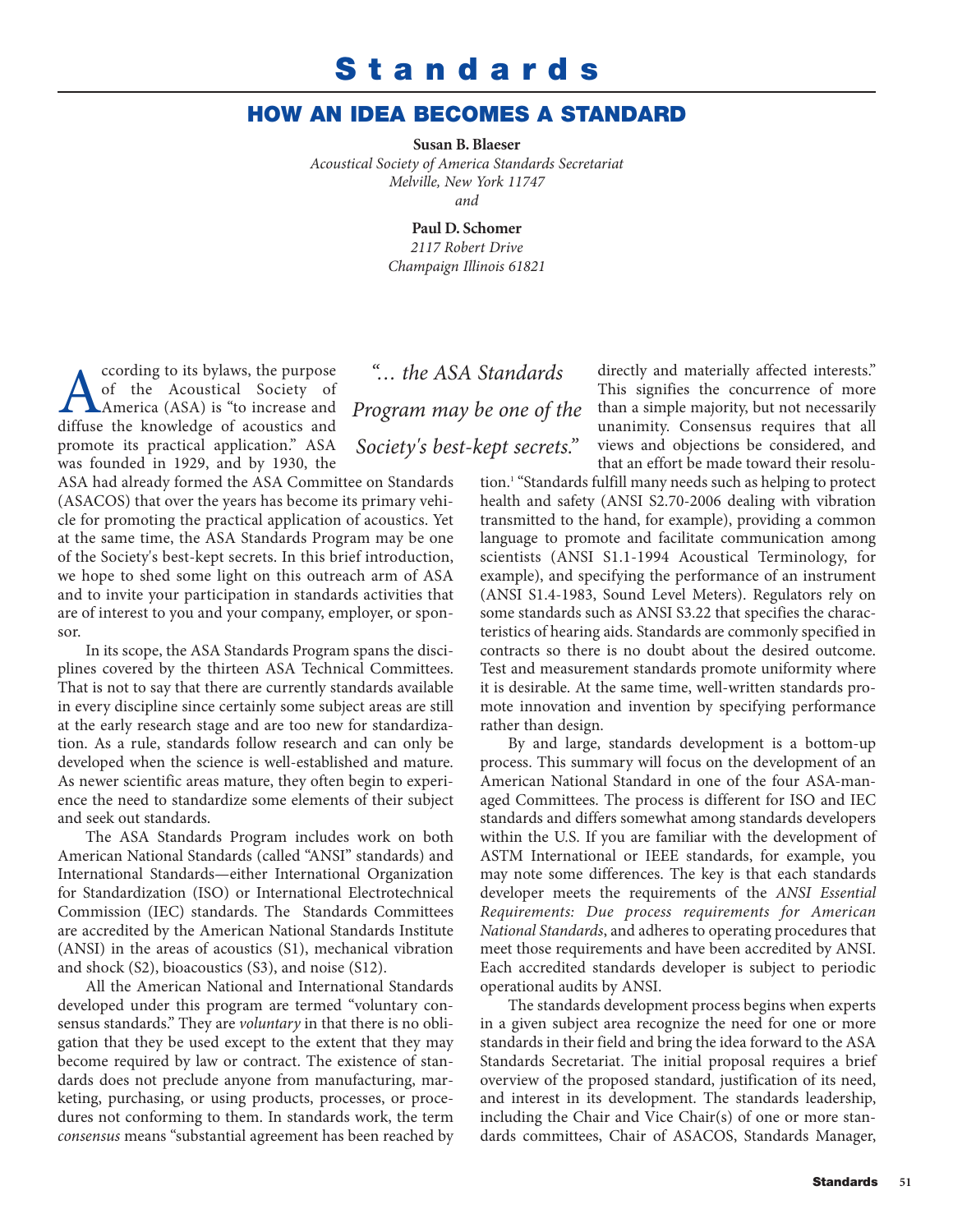and others as needed, conducts an initial review. The scope of the proposed project is then matched to the scope of one of the Standards Committees and the proposal is put out for vote by that Committee. If approved, the project is added to the Committee's work program and a new Working Group is formed. As with most volunteer activities, it is likely that the person who proposes the idea will serve as its project leader. When the scope of the current project has been focused, a project initiation notice is published.<sup>2</sup> These and other standards notices are summarized in *Standards News* in the *Journal of the Acoustical Society of America* every two months. At this early stage outreach is also initiated to attempt to ensure that the Working Group includes a representative group of people with expertise from all interest categories. There is no fee to participate in a Working Group and ASA membership is not required either. In most cases Working Group members are subject-matter experts, but several Working Groups have found it advantageous to include lay people who have experience or first-hand knowledge that is useful to the Working Group.

The task of the Working Group that is limited to drafting the standard for eventual approval by the Standards Committee may take as little as one year or many years. In some cases, Working Groups may work for many years only to determine that it is not possible to reach "consensus." Once the Working Group has completed its draft, the document is returned to the Committee for voting.

The voters on the Committee are appointed by the organizational members of that Committee (i.e., companies, government agencies, professional societies, trade associations, etc.). Each organizational member has one vote and is is asked to select one interest category (user, producer, government, trade association, or general interest). The Committees strive to maintain a balance of interests and to make sure that no one interest or industry dominates the Committee.

The draft standard is made available to the voting members and the Chairs of all the other Working Groups in the voting Committee and to the roster of Individual Experts associated with that Committee. These people may comment on the draft standard but may not vote on its adoption. At the same time, a public comment period is launched through ANSI with notices published in ANSI's publication, *Standards Action*. Public comments are welcomed and treated the same as comments from within the Committee.

Once the ballot is closed, the comments received are compiled and the effort begins to resolve the comments and revise the document by the Committee. Depending upon the number and complexity of the comments and the willingness of the parties to compromise, this may be a lengthy or a short process. When a revised draft is prepared, another public comment period is launched and the document is returned to the Committee for another review. If there are any unresolved objections, the parties are notified that they have the right to appeal the standard. At the end of the process, when the Committee has approved the document and all appeals have been exhausted, the Secretariat will certify to the ANSI Board of Standards Review that consensus has been achieved and that all the requirements of the ANSI-Accredited operating procedures have been followed. Based on this certification and other evidence they may require, ANSI will grant the right to designate this document as an "American National Standard." Note that ANSI's approval is not based on the content of the standard; that is entirely under the jurisdiction of the responsible Committee.

Once the project is completed, the ASA Standards Secretariat will work with the project leaders and Committee leaders to edit and publish the standard and make it available for sale. These standards are copyrighted by ASA and the revenue generated from their sale helps offset the cost of maintaining the program.

Standards may have a long life span or may soon become outdated. To ensure that the standards are still useful and current, each standard is subject to review every five years. At that point, the document must either be reaffirmed without change, revised and a new edition published, or withdrawn. Again, these actions are taken by a vote of the Committee, often with a recommendation from the Working Group or the Committee's Advisory Group, if the Working Group no longer exists. Comments, suggestions for improvement, and notification of errors may be sent to the ASA Standards Secretariat at any time during the life of a standard.

Currently, the ASA Standards Program encompasses more than 75 Working Groups under the four national Committees. Nearly 600 people volunteer their time and talents to work on these Working Groups. About 40% are ASA members and of those 34% are ASA Fellows. We would like to take this opportunity to invite you to join with us to develop the standards that are needed in your subject area. Standards Committee meetings and Working Group meetings are open to all.

## **References**

- 1 "ANSI Essential Requirements: Due process requirements for American National Standards," January 2006 edition
- 2 These notices and other required publications appear in ANSI's *Standards Action,* a weekly online publication that serves as an information source about national and international standards activities.

*For information about the ASA Standards Program, contact any of the following:*

## S1, Acoustics

John P. Seiler, Chair, 412-386-6980, [seiler.john@dol.gov](mailto:seiler.john@dol.gov) George S.K. Wong, Vice Chair 613-993-6159, [george.wong@nrc.ca](mailto:george.wong@nrc.ca)

S2, Mechanical Vibration and Shock [Ronald L. Eshleman, Chair, 630-654-2254, vib](mailto:vib-inst@anet.com)inst@[anet.com](mailto:vib-inst@anet.com) Ali T. Herfat, Vice Chair, 937-493-2898, [ali.herfat@emersonclimate.com](mailto:ali.herfat@emersonclimate.com) S3, Bioacoustics